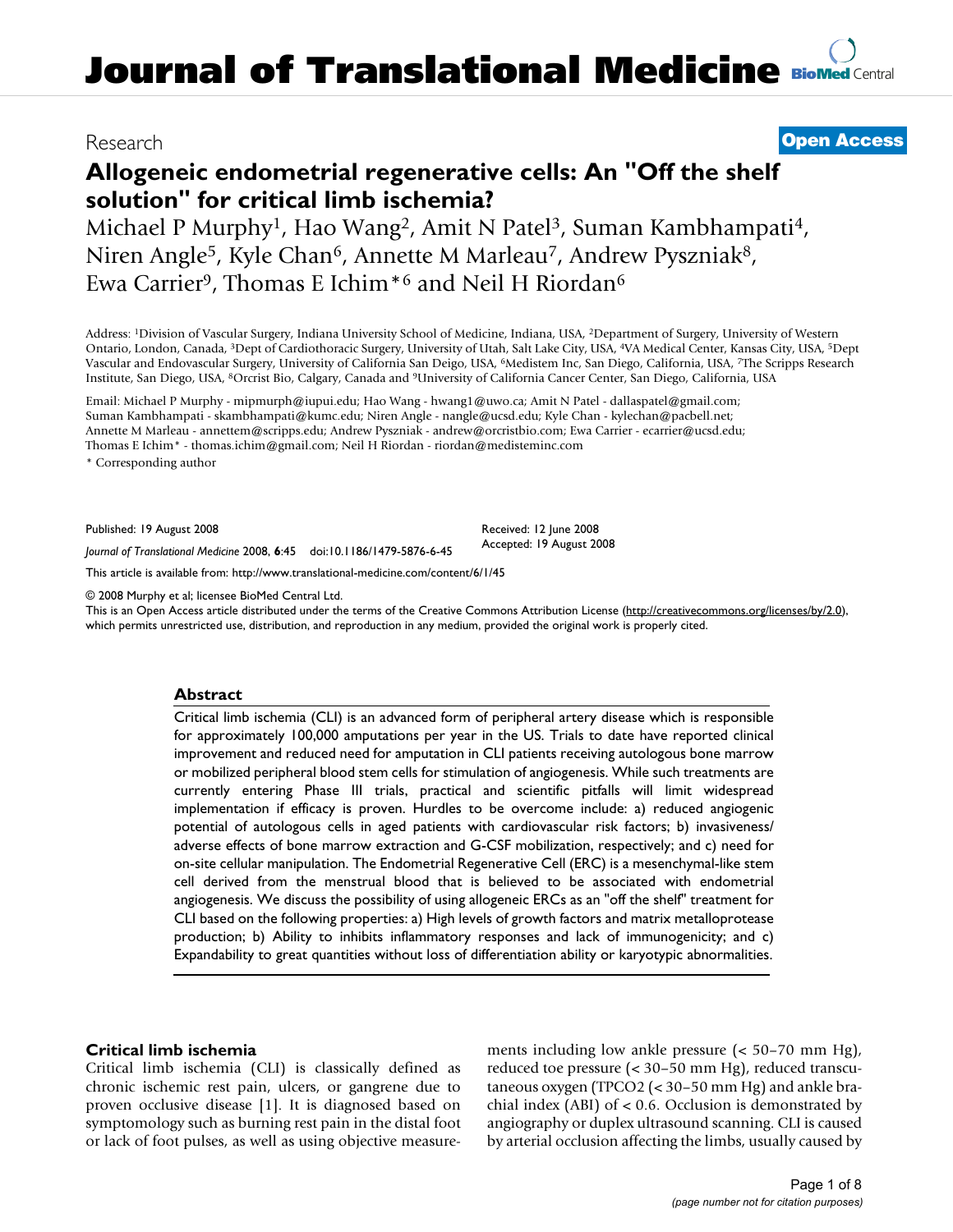atherosclerosis or in a smaller number of patients by thromboangiitis obliterans (Buerger's Disease), or arteritis.

This condition is a major cause of morbidity and mortality: Approximately 20–45% of patients require amputation, and 1-year mortality is estimated to be as high as 45% in patients who have undergone amputation [2]. The quality of life of CLI patients has been compared by some authors to that of terminal cancer patients [3]. Current treatment options for this group of patients are limited. According to the Inter-Society Consensus for the Management of Peripheral Arterial Disease (TASC II) treatment for CLI should be focused on revasularization using surgical or percutanous means [1]. Unfortunately less than half of the patients are eligible for these procedures, and efficacy is limited. Additionally, many patients require additional procedures due to high levels of restenosis. Nonsurgical options for CLI are limited to medical therapy, which offers limited or no benefit. The dismal state of options for this patient population was best surmised by Schainfeld and Isner in the statement "Critical limb ischemia: nothing to give at the doctors office" [4]. Given the poor prognosis associated with CLI, numerous interventions have been attempted, primarily based on stimulation of angiogenesis in order to allow formation of collateral blood vessels.

### **Cytokine mediated angiogenesis for CLI**

Angiogenesis therapy has been described as a "biological bypass", the idea being that through administration of agents capable of inducing collateralization, a more natural type of "bypass" can be achieved. Indeed it has been observed that ischemic muscles secrete angiogenic factors in response to hypoxia and that to some extent natural angiogenesis does occur in animal models of CLI and in humans [5,6]. One of the angiogenic factors noted in many ischemic conditions, including cardiac ischemia, stroke, and CLI is vascular endothelial growth factor (VEGF) [7-9]. In 1994, Isner's group sought to enhance ischemia-associated angiogenesis using single bolus intraarterial administration of VEGF-165 in a rabbit model of CLI. Rabbits with resected femoral arteries demonstrated augmentation of perfusion, increased capillary density, and overall better function as compared to control rabbits [10]. Subsequent experiments sought to optimize therapeutic effect using different dosing schedules. Daily VEGF-165 administration for 10 days subsequent to ligation and resection of the external iliac artery and femoral artery, respectively was performed [11]. Not only was dosedependent increase in collateralization observed, but rabbits receiving the highest dose of VEGF-165 (1 mg) had no incidence of calf muscle atrophy and distal limb necrosis, whereas this was present in 85.7% of control rabbits. A similar study in the rabbit model of CLI demonstrated superior benefit in terms of limb function in animals

receiving VEGF by osmotic pump for 28-days in comparison to nitroglycerin or saline treatment [12]. A variety of studies have been performed with VEGF protein which confirmed the proangiogenic, as well as angiogenesisindependent muscle reparative properties in the limb ischemia model [13-15]. These positive preclinical data unfortunately were not successfully reproduced in the clinic. Trials using VEGF protein [16], or DNA, did not show significant benefit at reducing leg amputations in a double blind setting [15,17]. One of the concerns with VEGF therapy is its vasodilatory effects, as well as induction of blood vessels that are relatively immature and "leaky".

Another approach involved use of the cytokine fibroblast growth factor-1 (FGF-1). Given that FGF-1 is considered "upstream" of VEGF, it is believed to stimulate numerous angiogenic processes so as to result in creation of more mature vessels [18]. Indeed, it is believed that one of the differences between tumor neo-vasculature, which is characteristically leaky, and neo-vasculature associated with physiological angiogenesis, is the ratio of VEGF to FGF [19]. Specifically, it was demonstrated both in animal models [20] and in clinical trials [21] that muscular ischemia is associated with up-regulation of FGF gene transcription, suggesting that this is part of the endogenous pro-angiogenic response to ischemia. The critical role of FGF in endogenous angiogenesis was conclusively demonstrated in FGF knockout mice, which displayed inhibited ability to heal post-wounding [22]. Although FGF-1 gene therapy has clinically been used in CLI patients with some improvement in ABI and perfusion, statistically powered randomized clinical trials have not been conducted to date [23].

It is known that additive and/or synergistic effects are observed in terms of neoangiogenesis when several angiogenic factors are combined. For example, Cao et al demonstrated synergy between administration of PDGF-BB and FGF-2 in terms of increasing blood vessel formation and function in the femoral artery ligation model in rats and rabbits [24]. Similarly, in cancer angiogenesis, it is known that several tumor-derived angiogenic factors synergize for acceleration of neovascularization [25]. Accordingly, investigators have attempted to activate upstream mediators of several angiogenic signals through transfection of genes encoding transcription factors such as HIF-1 alpha [26]. In fact, this approach has been demonstrated to be superior to VEGF gene administration in terms of new capillary sprouting. In a Phase I dose-escalating trial, transfection of HIF-1 alpha into CLI patients demonstrated tolerability with some indication of efficacy [27].

In conclusion, while administration of angiogenic factors to patients with CLI does induce some benefit in early trials, data from randomized trials to date do not support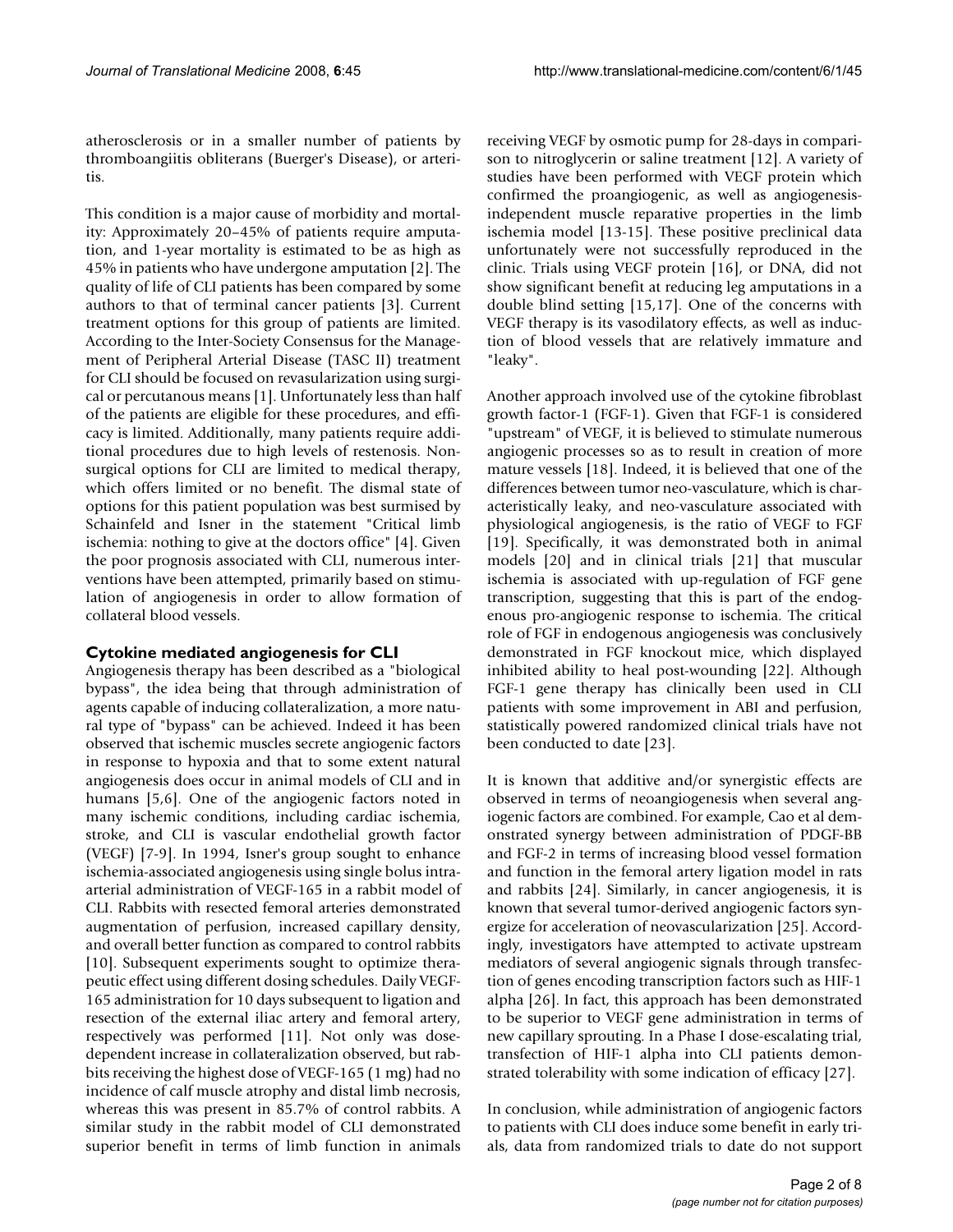widespread use. The transfection of upstream transcription factors such as HIF-1 alpha is a promising approach since it mimics natural angiogenesis in that a plurality of growth factors are induced following transfection [26,28]. However clinical results are too premature to draw firm conclusions. Additionally, the transfection of foreign genes may possess unintended consequences in the long run due to the uncontrolled nature of the transfected gene insert.

#### **Animal studies using stem cell therapy for CLI**

Cellular therapy for CLI is based on the rationale that delivery of endothelial progenitor cells into areas of ischemia may result not only in differentiation of the cells into endothelium and thus contribute to angiogenesis, but also produce various growth factors capable of stimulating angiogenesis through paracrine interactions with adjacent cells. One of the first observations that bone marrow contains high numbers of endothelial progenitor cells was by Ashara et al using infusion of bone marrow cells in which the beta-galactosidase marker was expressed under control of endothelial cell-specific promoters such as Flk-1 and Tie-2. EPC derived from the genetically marked bone marrow were shown to promote physiological (corpus luteal and wound healing), and pathogenic (cancer) angiogenesis. The same study demonstrated that administration of bone marrow cells into muscles of mice with induced hindlimb ischemia led to neoangiogenesis mediated in part by the transferred cells [29].

A more extensive investigation of bone marrow administration of treatment of a model of CLI utilized the rat femoral ligation model and assessed not only perfusion but also the functional endpoint of treadmill running. Administration of syngeneic bone marrow in six locations proximal to the area of ligation caused a significant increase in perfusion, as well as treadmill performance in the treated rats [30]. A study using a similar model demonstrated not only improved perfusion subsequent to bone marrow administration but also enhanced production of the angiogenic cytokines IL-1 and FGF-2 [31]. Since diabetes is associated with CLI, one question addressed in animal experiments is whether the diabetic state influences angiogenic ability of autologous bone marrow cells. Using the femoral artery ligation model, it was demonstrated that cellular therapy was able to successfully induce angiogenesis in streptozoicin treated diabetic rats [32]. Subsequent to these experiments, numerous variations on a theme have been performed, all illustrating the ability of bone marrow and other cellular populations to induce therapeutic angiogenesis in animal models. For example, implantation of whole bone marrow was effective at inducing formation of collateralization in a model of CLI involving double ligation of the left femoral artery just distal to the profunda femoral artery

branch. Angiogenesis was demonstrated by histology and presence of endothelial cells possessing donor-specific marker [33]. Cumulatively, animal studies demonstrated that stem cells of a wide variety of sources are capable of both generating angiogenic cytokines that promote endogenous stem cells and reparative processes, and directly promote angiogenesis via EPCs. The next question was whether this could be translated into clinical applications.

#### **Clinical use of stem cell therapy for CLI**

Bone marrow transplantation has been clinically used for hematopoietic reconstitution for more than 40 years, thus procedures for bone marrow extraction and manipulation are routine. In 2002 Tateishi-Yuyama et al [34] used the technique of bone marrow extraction and mononuclear cell preparation to generate an autologous source of stem cells for CLI treatment. In total 45 patients were injected with mononuclear cells at concentrations ranging between  $0.7-2.8 \times 10^9$  cells in the gastrocnemius muscle of the ischemic leg using approximately 40 injections in a volumes of 0.75 ml. Statistically significant increases in ankle brachial index, trancutaneous oxygen pressure, pain free walking time, and amelioration of rest pain were detected at 4 and 24-week follow-up. The investigators also demonstrated production of proangiogenic cytokines by the injected cells. Other groups also reported similar therapeutic results: Nizankowski et al treated 10 CLI patients with condensed bone marrow stem cells and observed improvement using laser doppler flux and percutaneous oxygen partial pressure, as well as decrease in pain severity. Interestingly no correlation was found between cell number injected and effect [35]. Durdu et al performed intramuscular injection of autologous bone marrow mononuclear cells to 28 CLI patients who were nonresponders to conservative therapy and ineligible for revascularization. Of the 28 patients, only 1 needed amputation. Statistically significant increases in rest pain scores, peak walking time, and quality of life were noted. Angiography evidence of collateral vessel formation was observed in 22 of the patients at 6 months [36]. Numerous other studies have demonstrated safety and efficacy of autologous bone marrow stem cell therapy [37,38], as well as for autologous mobilized stem cells [39-41]. A review of the total 18 clinical studies published in the English language using autologous stem cell therapy for CLI overviews the above mentioned studies in detail [42].

Thus, autologous bone marrow therapy for CLI appears to be a promising solution to the current lack of treatments in patients ineligible for endovascular/surgical interventions. However, this is limited by the need for anesthesia during the bone marrow extraction procedure, which is dangerous in the CLI population since numerous co-morbidities exist [43]. Mobilization using G-CSF alleviates the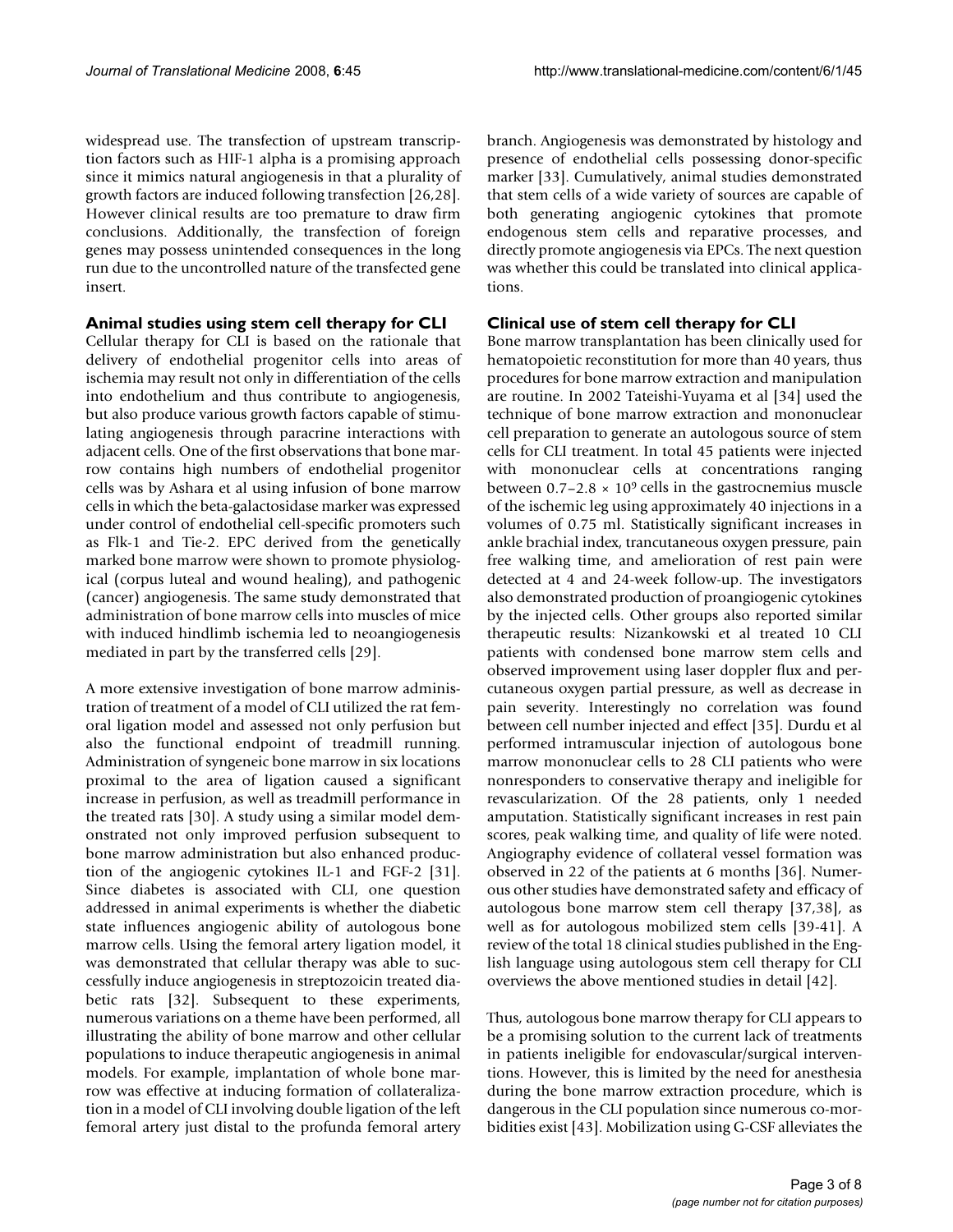need for bone marrow puncture, however use of this cytokine is feared by some to predispose CLI patients to thrombosis due to the potent leukocyte mobilization that occurs subsequent to its administration [44].

Additionally, there are suggestions in the literature that endothelial progenitors from bone marrow of patients with peripheral artery disease may be suboptimal in comparison to other progenitor sources [45,46]. Specifically, these findings suggest firstly that an age-associated decline in angiogenic potential of bone marrow cells occurs, and secondly, patients with peripheral artery disease have a significantly inhibited angiogenic potential as compared with age-matched controls. One explanation for this is that stem cell depletion occurs due to increased demand for new progenitor cells in the damaged vasculature [47]. An "off the shelf" product that is collected from young volunteers and selected for potent angiogenic activity may overcome this drawback.

#### **Endometrial regenerative cells**

Dr Taylor's group demonstrated that various endometrial cells are actually derived from bone marrow. Through studying endometrial stromal cells isolated from female recipients of male bone marrow, they reported positive staining for the Y-chromosome in a substantial number of cells [48]. Reports of adherent, STRO-1 positive cells that can be isolated from the endometrium have been made by Dr. Taylor and other groups as well [49-51]. Given the high rate of angiogenesis associated with build up of the uterine lining, it is known that various proangiogenic cells and possibility EPC are found. We have reported a unique population of cells derived from the menstrual blood, which after cloning we termed Endometrial Regenerative Cells (ERC) [52]. We believe the ERC represents a unique population of cells in contrast to endometrial stromal cells based on: a) different rate of proliferation (ERC proliferate approximately once every 19 hours, whereas stromal cells every 24–36 hours); b) ability to differentiate into a wide number of tissues, stromal cells have only been shown to differentiate into bone, fat, and cartilage; c) ERC lack expression of STRO-1, whereas other stromal derived cells express this marker.

Cells resembling some phenotypic characteristics of ERC appear to be similar to the menstrual blood derived mesenchymals described by Miyoshi's group [53]. These cells express CD29, CD105 and are negative for CD34 and CD45. The investigators demonstrated cardiogenic potential of these cells both in vitro and in vivo, without observation of carcinogenic changes. Patel's group reported a "multipotent menstrual blood stromal stem cell" [54], which had an expression profile of Oct-4, c-kit and SSEA-4 positive and negative for expression of hematopoietic markers. Given that menstrual blood contains numerous

types of cellular populations, it is possible that each of these two other groups have cells that are unique, however express certain commonalities. Regardless of differences, all three groups have demonstrated safety in terms of lack of teratogenic potential, some degree of pluripotency, and ability to be rapidly expanded in tissue culture.

#### **Angiogenic potential of ERC**

The endometrium undergoes rapid angiogenesis in a controlled manner monthly. Upregulated production of angiogenic factors including PDGF, EGF, and VEGF have been described both in the mouse and human endometrium [55,56]. Some degree of similarity exists between ERC and bone marrow derived mesenchymal stem cells, for example, expression of CD90, CD105 and lack of CD45 and CD34 [57]. Bone marrow derived mesenchymal stem cells are potently angiogenic [58]. Therefore we performed a series of preliminary experiments assessing proof of concept of angiogenic activity. Given that conditioned media from pro-angiogenic cells has previously been demonstrated to stimulate HUVEC proliferation [59], we used this assay to assess soluble angiogenic activity. As seen in Figure 1, a dose dependent stimulation of HUVEC proliferation was observed. This is in agreement with our previous publication demonstrating potent secretion of angiogenic cytokines such as PDGF-BB and angiopoietin [52]. In order to assess in vivo angiogenic activity, a pilot study involving 8 treated and 8 control mice was performed. All animals were cared for in accordance with the guidelines established by the Canadian Council on Animal Care. Immune competent BALB/c mice were administered approximately 1 million ERC intramuscularly after ligation of the femoral artery and its branches (superficial



#### Figure 1

**Stimulation of HUVEC proliferation by ERC conditioned media**. ERC conditioned media was generated by 5 day culture of  $10 \times 10(5)$  cells in completed DMEM media. Conditioned media was added at the indicated concentrations to HUVEC cells in 96 well plates at a concentration of 5000 cells per well. Cells were incubated for 72 hours and proliferation as assessed by thymidine incorporation. Error bars represent ± Standard Deviation.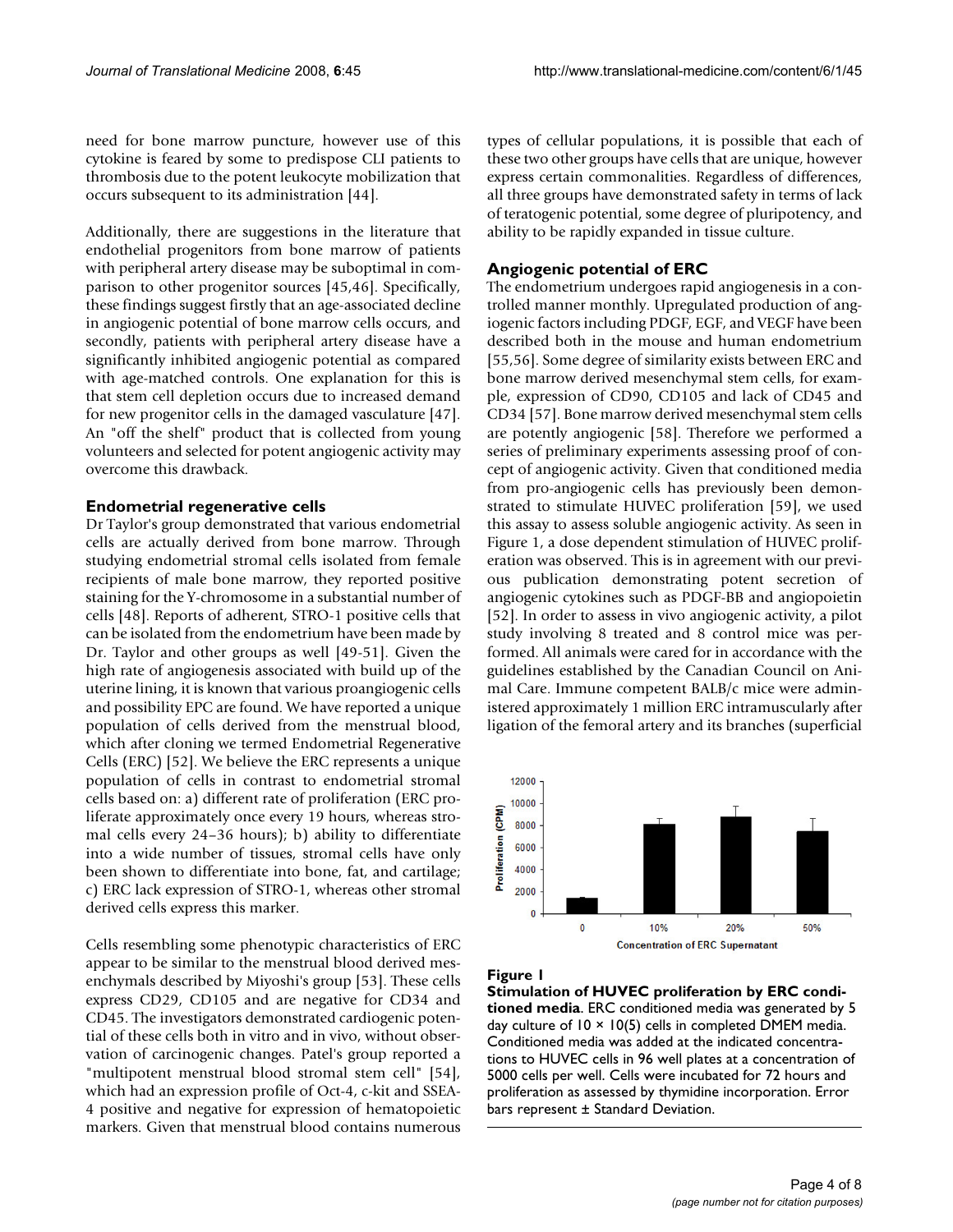epigastrlc artery) for induction of the limb ischemia. Additionally, excision of *N. peroneus* for reproducing a neurotrophic ulcer-like injury was performed. Mice were divided into 2 groups of 8. Immediately after induction of injury, 1 million ERC were injected into the hind-limb muscle below the area of ligation. Cells were also injected on day 0, day 2 and day 4. ERC where injected in a volume of 200 microliters of saline. By day 14, necrosis was observed in legs of 8 control mice. 8 mice treated with ERC had intact limbs, with 2 displaying signs of impeded walking. Figure 2 depicts a representative control and treated mouse. These data, although preliminary, suggest that possibility of using ERC to stimulate angiogenesis. Perhaps most strikingly was that the therapeutic effect was observed despite utilization of human cells in an immune competent xenogeneic animal.

#### **Allogeneic barriers**

Mesenchymal stem cell populations appear to possess active immune modulatory properties in vitro and in vivo. Specifically, bone marrow derived mesenchymal cells have been demonstrated to inhibit ongoing mixed lymphocyte reaction (MLR) [60], induce generation of T regulatory cells [61], and in vivo suppress autoimmunity such as collagen induced arthritis [62] and experimental allergic encephalomyelitis [63]. In animal models, acceleration of wound healing [64], or post-infarct recovery



#### Control

**ERC Treated** 

#### **Figure 2**

**Limb preservation by ERC administration**. 16 BALB/c female mice (6–8 weeks of age, Jackson Labs, Bar Harbor, Maine) underwent unilateral ligation of the femoral artery and its branches (superficial eplgastrlc artery) for induction of the limb ischemia. Additionally, ligation of N. peroneus for reproducing a neurotrophic ulcer-like injury was performed. Mice were divided into 2 groups of 8. Immediately after induction of injury, 1 million ERC were injected into the hind-limb muscle below the area of ligation. Cells were also injected on day 0, day 2 and day 4. ERC where injected in a volume of 200 microliters of saline. By day 14, necrosis was observed in legs of 8 control mice. 8 mice treated with ERC had intact limbs, with 2 displaying signs of impeded walking.

[65], may be accomplished by administration of allogeneic mesenchymal cells. Allogeneic cord blood derived mesenchymal stem cells have demonstrated clinical benefit in a small series of patients with CLI caused by Buerger's Disease [66]. Perhaps most convincingly, allogeneic bone marrow derived mesenchymal stem cells have passed Phase I clinical trials (safety) and Phase II (preliminary efficacy) and now are in Phase III trials for graft versus host disease and Crohn's by the company Osiris Therapeutics [67]. Thus there appears to be support for the allogeneic use of bone marrow derived mesenchymal cells for various applications. The question is whether ERC possess similar immune modulatory properties. This is particularly important since in many situations autologous ERC will either not be available or will not be practical.

In preliminary experiments we have demonstrated that addition of ERC to ongoing mixed lymphocyte reactions results in suppression of proliferation (Figure 3a), inhibition of IFN-gamma (Figure 3b), stimulation of IL-4 (figure 3c) and inhibition of TNF-alpha after LPS stimulation (Figure 3d). These results support the notion that ERC may share immune modulatory properties with bone marrow derived mesenchymal stem cells. Back to back comparisons between ERC and bone marrow derived MSC have demonstrated equivalent, or in some cases, superior immunomodulatory potential based on inhibition of mixed lymphocyte reaction.

### **Clinical entry of ERC**

Clinical entry of novel cellular therapies requires demonstration of safety and reasonable possibility of improving the patient's condition. Previous studies involving long term follow up of animals treated with ERC, as well as karyotypic normality of these cells after extended passage (68 doublings) have demonstrated lack of tumorogenicity [52]. In fact, administration of ERC into 18 SKH1 treated with 2240 J/m2 UVB radiation three times a week for 10 weeks to induce skin tumors did not accelerate tumor formation. Based on what appears to be a favorable safety profile, as well as preliminary supportive data, we propose a dose escalating clinical trial evaluating intramuscular administration of ERC in patients with CLI ineligible for surgical or endovascular intervention. Given several biological similarities between bone marrow derived mesenchymal stem cells and ERC, as well as side-by-side growth factor production data, dose escalation may be performed from 10, 25, and 50 million cells per limb. One unique aspect of using ERC for this indication is the possibility of administering allogeneic, standardized cell populations. In addition to classical endpoints of success in CLI trials such as imaging for collateral vessel formation, pain free walking, ABI, and Fountain Score, ERC trials should include serum cytokine production and evaluation of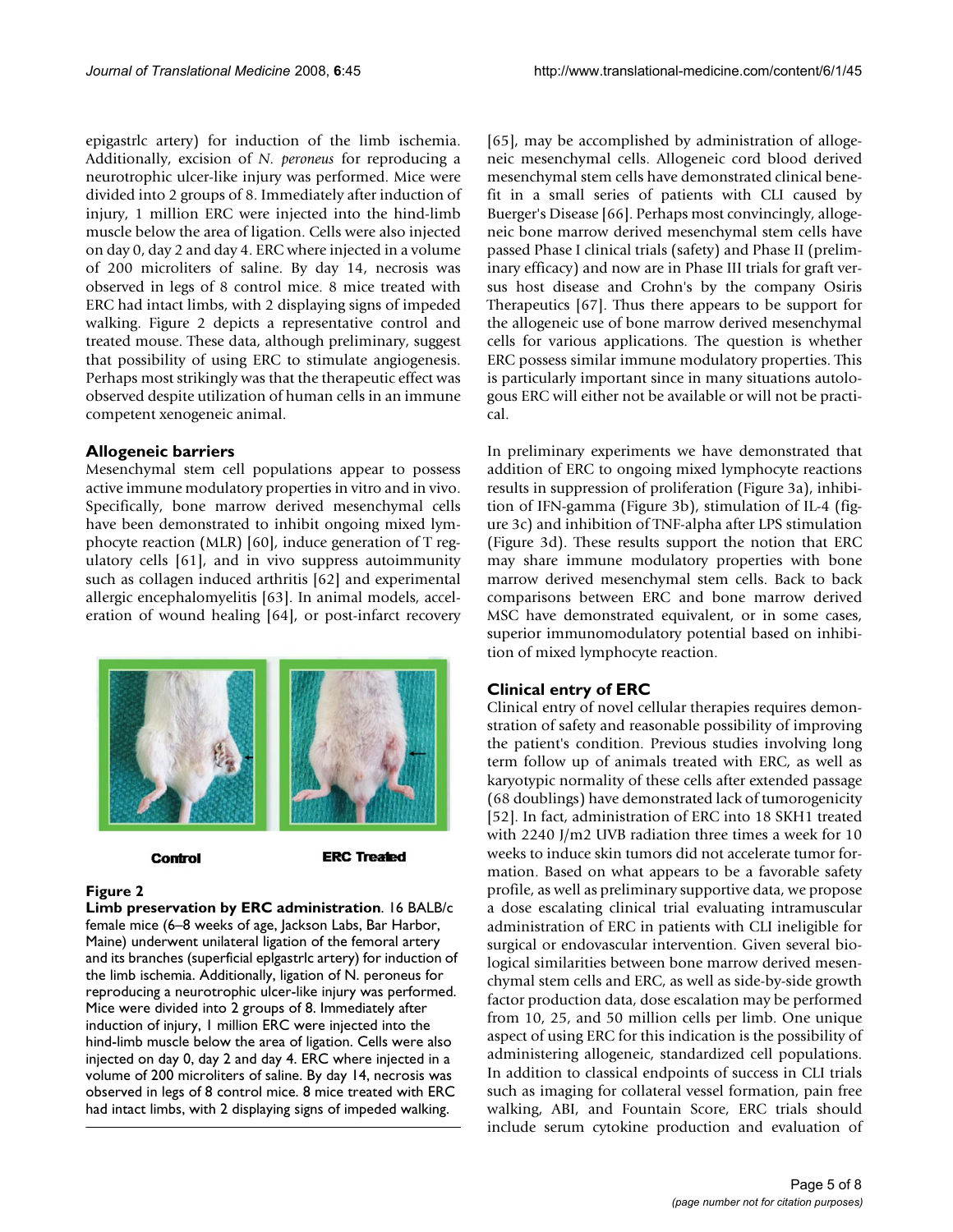

#### **Figure 3**

**Immune modulation by ERC**. *A*) In order to assess active proliferation of ongoing MLR 50,000 mitotically inactivated (mitomycin C) PBMC (stimulators) were incubated with 50,000 allogeneic PBMC (responders). Mitotically inactivated ERC were added at the indicated concentrations per well. Cells were cultured for 72 hours. For the last 18 hours of culture, cells were pulsed with 0.5 μCi 3H-thymidine. *B&C*) Ongoing MLR was established as described and supernatant was collected at48 hours. IFN-gamma and IL-4 were assessed by Quantikine Sandwich ELISA (R&D Systems, Minneapolis). *D*) Suppression of TNF-alpha production by ERC Conditioned Media. ERC conditioned media was added to mouse splenocytes that were activated with 2.5 microliters of LPS in a total volume of 200 microliters. The concentration of splenocytes was 250,000 cells per well. After culture for 48 hours, supernatant was examined for TNF-alpha by ELISA (R&D Systems). Error bars represent ± Standard Deviation.

endogenous stem cell mobilization. In conclusion, the ERC represents a novel approach the CLI by offering an "off the shelf" therapeutic that circumvents pitfalls of other approaches currently in use. The proposed clinical trial will shed light of the viability of this hypothesis.

#### **Competing interests**

Neil Riordan and Thomas Ichim are shareholders and management of Medistem Inc (OTCBB:MEDS).

#### **Authors' contributions**

All authors read and approved the final manuscript. MP, HW, AP, SK, NA, KC, AM, AP, EC, TI, and NR concieved experiments, interpreted data, and wrote the manuscript.

#### **References**

1. Norgren L, Hiatt WR, Dormandy JA, Nehler MR, Harris KA, Fowkes FG: **[Inter-Society Consensus for the Management of Periph-](http://www.ncbi.nlm.nih.gov/entrez/query.fcgi?cmd=Retrieve&db=PubMed&dopt=Abstract&list_uids=17140820)** **[eral Arterial Disease \(TASC II\).](http://www.ncbi.nlm.nih.gov/entrez/query.fcgi?cmd=Retrieve&db=PubMed&dopt=Abstract&list_uids=17140820)** *Eur J Vasc Endovasc Surg* 2007, **33:**S1-S75.

- 2. Dormandy JA, Rutherford RB: **[Management of peripheral arte](http://www.ncbi.nlm.nih.gov/entrez/query.fcgi?cmd=Retrieve&db=PubMed&dopt=Abstract&list_uids=10666287)[rial disease \(PAD\). TASC Working Group. TransAtlantic](http://www.ncbi.nlm.nih.gov/entrez/query.fcgi?cmd=Retrieve&db=PubMed&dopt=Abstract&list_uids=10666287) [Inter-Society Consensus \(TASC\).](http://www.ncbi.nlm.nih.gov/entrez/query.fcgi?cmd=Retrieve&db=PubMed&dopt=Abstract&list_uids=10666287)** *J Vasc Surg* 2000, **31:**S1-S296.
- 3. Nikol S, Baumgartner I, Van Belle E, Diehm C, Visoná A, Capogrossi MC, Ferreira-Maldent N, Gallino A, Wyatt MG, Wijesinghe LD, Fusari M, Stephan D, Emmerich J, Pompilio G, Vermassen F, Pham E, Grek V, Coleman M, Meyer F, TALISMAN 201 investigators: **[Therapeutic](http://www.ncbi.nlm.nih.gov/entrez/query.fcgi?cmd=Retrieve&db=PubMed&dopt=Abstract&list_uids=18388929) [Angiogenesis With Intramuscular NV1FGF Improves](http://www.ncbi.nlm.nih.gov/entrez/query.fcgi?cmd=Retrieve&db=PubMed&dopt=Abstract&list_uids=18388929) Amputation-free Survival in Patients With Critical Limb [Ischemia.](http://www.ncbi.nlm.nih.gov/entrez/query.fcgi?cmd=Retrieve&db=PubMed&dopt=Abstract&list_uids=18388929)** *Mol Ther* 2008, **16(5):**972-8. Epub 2008 Apr 1.
- 4. Schainfeld RM, Isner JM: **[Critical limb ischemia: nothing to give](http://www.ncbi.nlm.nih.gov/entrez/query.fcgi?cmd=Retrieve&db=PubMed&dopt=Abstract&list_uids=10068420) [at the office?](http://www.ncbi.nlm.nih.gov/entrez/query.fcgi?cmd=Retrieve&db=PubMed&dopt=Abstract&list_uids=10068420)** *Ann Intern Med* 1999, **130:**442-444.
- 5. Milkiewicz M, Pugh CW, Egginton S: **[Inhibition of endogenous HIF](http://www.ncbi.nlm.nih.gov/entrez/query.fcgi?cmd=Retrieve&db=PubMed&dopt=Abstract&list_uids=15319416) [inactivation induces angiogenesis in ischaemic skeletal mus](http://www.ncbi.nlm.nih.gov/entrez/query.fcgi?cmd=Retrieve&db=PubMed&dopt=Abstract&list_uids=15319416)[cles of mice.](http://www.ncbi.nlm.nih.gov/entrez/query.fcgi?cmd=Retrieve&db=PubMed&dopt=Abstract&list_uids=15319416)** *J Physiol* 2004, **560:**21-26.
- 6. van Weel V, Seghers L, de Vries MR, Kuiper EJ, Schlingemann RO, Bajema IM, Lindeman JH, Delis-van Diemen PM, van Hinsbergh VW, van Bockel JH, Quax PH: **[Expression of vascular endothelial](http://www.ncbi.nlm.nih.gov/entrez/query.fcgi?cmd=Retrieve&db=PubMed&dopt=Abstract&list_uids=17363691) [growth factor, stromal cell-derived factor-1, and CXCR4 in](http://www.ncbi.nlm.nih.gov/entrez/query.fcgi?cmd=Retrieve&db=PubMed&dopt=Abstract&list_uids=17363691) [human limb muscle with acute and chronic ischemia.](http://www.ncbi.nlm.nih.gov/entrez/query.fcgi?cmd=Retrieve&db=PubMed&dopt=Abstract&list_uids=17363691)** *Arterioscler Thromb Vasc Biol* 2007, **27:**1426-1432.
- 7. Tuomisto TT, Rissanen TT, Vajanto I, Korkeela A, Rutanen J, Yla-Herttuala S: **[HIF-VEGF-VEGFR-2, TNF-alpha and IGF path](http://www.ncbi.nlm.nih.gov/entrez/query.fcgi?cmd=Retrieve&db=PubMed&dopt=Abstract&list_uids=15135259)-**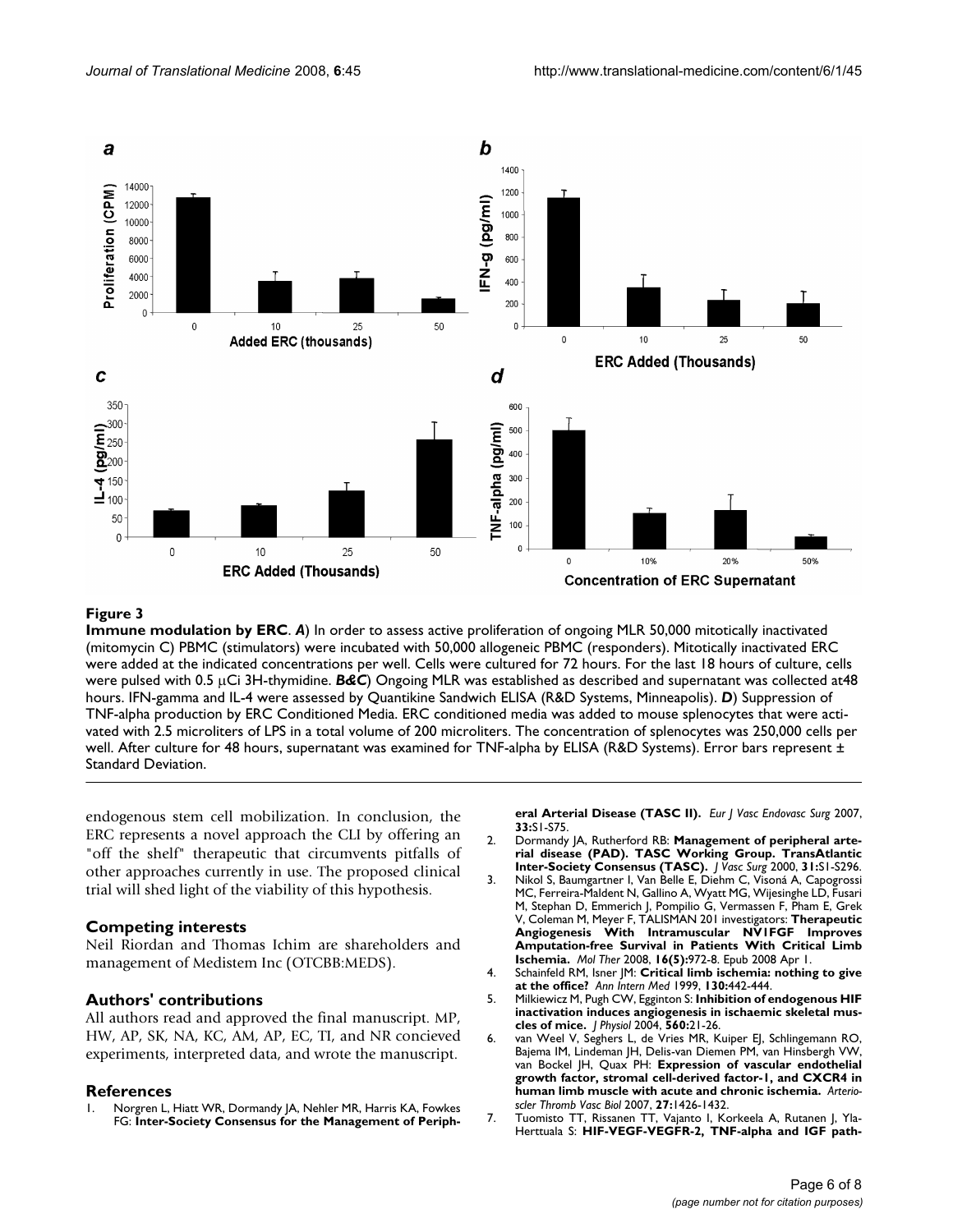**[ways are upregulated in critical human skeletal muscle](http://www.ncbi.nlm.nih.gov/entrez/query.fcgi?cmd=Retrieve&db=PubMed&dopt=Abstract&list_uids=15135259) [ischemia as studied with DNA array.](http://www.ncbi.nlm.nih.gov/entrez/query.fcgi?cmd=Retrieve&db=PubMed&dopt=Abstract&list_uids=15135259)** *Atherosclerosis* 2004, **174:**111-120.

- 8. Wang Y, Johnsen HE, Mortensen S, Bindslev L, Ripa RS, Haack-Sorensen M, Jorgensen E, Fang W, Kastrup J: **[Changes in circulat](http://www.ncbi.nlm.nih.gov/entrez/query.fcgi?cmd=Retrieve&db=PubMed&dopt=Abstract&list_uids=16251230)[ing mesenchymal stem cells, stem cell homing factor, and](http://www.ncbi.nlm.nih.gov/entrez/query.fcgi?cmd=Retrieve&db=PubMed&dopt=Abstract&list_uids=16251230) vascular growth factors in patients with acute ST elevation myocardial infarction treated with primary percutaneous [coronary intervention.](http://www.ncbi.nlm.nih.gov/entrez/query.fcgi?cmd=Retrieve&db=PubMed&dopt=Abstract&list_uids=16251230)** *Heart* 2006, **92:**768-774.
- 9. Scheufler KM, Drevs J, van Velthoven V, Reusch P, Klisch J, Augustin HG, Zentner J, Marme D: **[Implications of vascular endothelial](http://www.ncbi.nlm.nih.gov/entrez/query.fcgi?cmd=Retrieve&db=PubMed&dopt=Abstract&list_uids=12500095) [growth factor, sFlt-1, and sTie-2 in plasma, serum and cere](http://www.ncbi.nlm.nih.gov/entrez/query.fcgi?cmd=Retrieve&db=PubMed&dopt=Abstract&list_uids=12500095)[brospinal fluid during cerebral ischemia in man.](http://www.ncbi.nlm.nih.gov/entrez/query.fcgi?cmd=Retrieve&db=PubMed&dopt=Abstract&list_uids=12500095)** *J Cereb Blood Flow Metab* 2003, **23:**99-110.
- 10. Takeshita S, Zheng LP, Brogi E, Kearney M, Pu LQ, Bunting S, Ferrara N, Symes JF, Isner JM: **[Therapeutic angiogenesis. A single](http://www.ncbi.nlm.nih.gov/entrez/query.fcgi?cmd=Retrieve&db=PubMed&dopt=Abstract&list_uids=7509344) [intraarterial bolus of vascular endothelial growth factor aug](http://www.ncbi.nlm.nih.gov/entrez/query.fcgi?cmd=Retrieve&db=PubMed&dopt=Abstract&list_uids=7509344)ments revascularization in a rabbit ischemic hind limb [model.](http://www.ncbi.nlm.nih.gov/entrez/query.fcgi?cmd=Retrieve&db=PubMed&dopt=Abstract&list_uids=7509344)** *J Clin Invest* 1994, **93:**662-670.
- 11. Takeshita S, Pu LQ, Stein LA, Sniderman AD, Bunting S, Ferrara N, Isner JM, Symes JF: **[Intramuscular administration of vascular](http://www.ncbi.nlm.nih.gov/entrez/query.fcgi?cmd=Retrieve&db=PubMed&dopt=Abstract&list_uids=7525111) [endothelial growth factor induces dose-dependent collateral](http://www.ncbi.nlm.nih.gov/entrez/query.fcgi?cmd=Retrieve&db=PubMed&dopt=Abstract&list_uids=7525111) artery augmentation in a rabbit model of chronic limb [ischemia.](http://www.ncbi.nlm.nih.gov/entrez/query.fcgi?cmd=Retrieve&db=PubMed&dopt=Abstract&list_uids=7525111)** *Circulation* 1994, **90:**II228-234.
- 12. Hopkins SP, Bulgrin JP, Sims RL, Bowman B, Donovan DL, Schmidt SP: **[Controlled delivery of vascular endothelial growth factor](http://www.ncbi.nlm.nih.gov/entrez/query.fcgi?cmd=Retrieve&db=PubMed&dopt=Abstract&list_uids=9620141) promotes neovascularization and maintains limb function in [a rabbit model of ischemia.](http://www.ncbi.nlm.nih.gov/entrez/query.fcgi?cmd=Retrieve&db=PubMed&dopt=Abstract&list_uids=9620141)** *J Vasc Surg* 1998, **27:**886-894. discussion 895.
- 13. Pu LQ, Sniderman AD, Brassard R, Lachapelle KJ, Graham AM, Lisbona R, Symes JF: **[Enhanced revascularization of the ischemic](http://www.ncbi.nlm.nih.gov/entrez/query.fcgi?cmd=Retrieve&db=PubMed&dopt=Abstract&list_uids=8319335) [limb by angiogenic therapy.](http://www.ncbi.nlm.nih.gov/entrez/query.fcgi?cmd=Retrieve&db=PubMed&dopt=Abstract&list_uids=8319335)** *Circulation* 1993, **88:**208-215.
- 14. Sun Q, Chen RR, Shen Y, Mooney DJ, Rajagopalan S, Grossman PM: **[Sustained vascular endothelial growth factor delivery](http://www.ncbi.nlm.nih.gov/entrez/query.fcgi?cmd=Retrieve&db=PubMed&dopt=Abstract&list_uids=16028011) enhances angiogenesis and perfusion in ischemic hind limb.** *Pharm Res* 2005, **22:**1110-1116.
- 15. van Weel V, Deckers MM, Grimbergen JM, van Leuven KJ, Lardenoye JH, Schlingemann RO, van Nieuw Amerongen GP, van Bockel JH, van Hinsbergh VW, Quax PH: **[Vascular endothelial growth factor](http://www.ncbi.nlm.nih.gov/entrez/query.fcgi?cmd=Retrieve&db=PubMed&dopt=Abstract&list_uids=15155530) [overexpression in ischemic skeletal muscle enhances](http://www.ncbi.nlm.nih.gov/entrez/query.fcgi?cmd=Retrieve&db=PubMed&dopt=Abstract&list_uids=15155530) [myoglobin expression in vivo.](http://www.ncbi.nlm.nih.gov/entrez/query.fcgi?cmd=Retrieve&db=PubMed&dopt=Abstract&list_uids=15155530)** *Circ Res* 2004, **95:**58-66.
- 16. Helisch A, Schaper W: **[Angiogenesis and arteriogenesis–not yet](http://www.ncbi.nlm.nih.gov/entrez/query.fcgi?cmd=Retrieve&db=PubMed&dopt=Abstract&list_uids=10798281) [for prescription.](http://www.ncbi.nlm.nih.gov/entrez/query.fcgi?cmd=Retrieve&db=PubMed&dopt=Abstract&list_uids=10798281)** *Z Kardiol* 2000, **89:**239-244.
- 17. Rajagopalan S, Mohler ER 3rd, Lederman RJ, Mendelsohn FO, Saucedo JF, Goldman CK, Blebea J, Macko J, Kessler PD, Rasmussen HS, Annex BH: **[Regional angiogenesis with vascular endothelial growth](http://www.ncbi.nlm.nih.gov/entrez/query.fcgi?cmd=Retrieve&db=PubMed&dopt=Abstract&list_uids=14504183) [factor in peripheral arterial disease: a phase II randomized,](http://www.ncbi.nlm.nih.gov/entrez/query.fcgi?cmd=Retrieve&db=PubMed&dopt=Abstract&list_uids=14504183) double-blind, controlled study of adenoviral delivery of vascular endothelial growth factor 121 in patients with disabling [intermittent claudication.](http://www.ncbi.nlm.nih.gov/entrez/query.fcgi?cmd=Retrieve&db=PubMed&dopt=Abstract&list_uids=14504183)** *Circulation* 2003, **108:**1933-1938.
- 18. McDonnell K, Bowden ET, Cabal-Manzano R, Hoxter B, Riegel AT, Wellstein A: **[Vascular leakage in chick embryos after expres](http://www.ncbi.nlm.nih.gov/entrez/query.fcgi?cmd=Retrieve&db=PubMed&dopt=Abstract&list_uids=15806140)[sion of a secreted binding protein for fibroblast growth fac](http://www.ncbi.nlm.nih.gov/entrez/query.fcgi?cmd=Retrieve&db=PubMed&dopt=Abstract&list_uids=15806140)[tors.](http://www.ncbi.nlm.nih.gov/entrez/query.fcgi?cmd=Retrieve&db=PubMed&dopt=Abstract&list_uids=15806140)** *Lab Invest* 2005, **85:**747-755.
- Gerwins P, Skoldenberg E, Claesson-Welsh L: [Function of fibrob](http://www.ncbi.nlm.nih.gov/entrez/query.fcgi?cmd=Retrieve&db=PubMed&dopt=Abstract&list_uids=10838264)**[last growth factors and vascular endothelial growth factors](http://www.ncbi.nlm.nih.gov/entrez/query.fcgi?cmd=Retrieve&db=PubMed&dopt=Abstract&list_uids=10838264) [and their receptors in angiogenesis.](http://www.ncbi.nlm.nih.gov/entrez/query.fcgi?cmd=Retrieve&db=PubMed&dopt=Abstract&list_uids=10838264)** *Crit Rev Oncol Hematol* 2000, **34:**185-194.
- 20. Bernotat-Danielowski S, Sharma HS, Schott RJ, Schaper W: **[Genera](http://www.ncbi.nlm.nih.gov/entrez/query.fcgi?cmd=Retrieve&db=PubMed&dopt=Abstract&list_uids=7504586)[tion and localisation of monoclonal antibodies against fibrob](http://www.ncbi.nlm.nih.gov/entrez/query.fcgi?cmd=Retrieve&db=PubMed&dopt=Abstract&list_uids=7504586)last growth factors in ischaemic collateralised porcine [myocardium.](http://www.ncbi.nlm.nih.gov/entrez/query.fcgi?cmd=Retrieve&db=PubMed&dopt=Abstract&list_uids=7504586)** *Cardiovasc Res* 1993, **27:**1220-1228.
- Iwakura A, Fujita M, Ikemoto M, Hasegawa K, Nohara R, Sasayama S, Miyamoto S, Yamazato A, Tambara K, Komeda M: **[Myocardial](http://www.ncbi.nlm.nih.gov/entrez/query.fcgi?cmd=Retrieve&db=PubMed&dopt=Abstract&list_uids=11289498) [ischemia enhances the expression of acidic fibroblast growth](http://www.ncbi.nlm.nih.gov/entrez/query.fcgi?cmd=Retrieve&db=PubMed&dopt=Abstract&list_uids=11289498) [factor in human pericardial fluid.](http://www.ncbi.nlm.nih.gov/entrez/query.fcgi?cmd=Retrieve&db=PubMed&dopt=Abstract&list_uids=11289498)** *Heart Vessels* 2000, **15:**112-116.
- 22. Ortega S, Ittmann M, Tsang SH, Ehrlich M, Basilico C: **[Neuronal](http://www.ncbi.nlm.nih.gov/entrez/query.fcgi?cmd=Retrieve&db=PubMed&dopt=Abstract&list_uids=9576942) [defects and delayed wound healing in mice lacking fibroblast](http://www.ncbi.nlm.nih.gov/entrez/query.fcgi?cmd=Retrieve&db=PubMed&dopt=Abstract&list_uids=9576942) [growth factor 2.](http://www.ncbi.nlm.nih.gov/entrez/query.fcgi?cmd=Retrieve&db=PubMed&dopt=Abstract&list_uids=9576942)** *Proc Natl Acad Sci USA* 1998, **95:**5672-5677.
- 23. Comerota AJ, Throm RC, Miller KA, Henry T, Chronos N, Laird J, Sequeira R, Kent CK, Bacchetta M, Goldman C, Salenius JP, Schmieder FA, Pilsudski R: **[Naked plasmid DNA encoding](http://www.ncbi.nlm.nih.gov/entrez/query.fcgi?cmd=Retrieve&db=PubMed&dopt=Abstract&list_uids=12021709) [fibroblast growth factor type 1 for the treatment of end](http://www.ncbi.nlm.nih.gov/entrez/query.fcgi?cmd=Retrieve&db=PubMed&dopt=Abstract&list_uids=12021709)stage unreconstructible lower extremity ischemia: prelimi[nary results of a phase I trial.](http://www.ncbi.nlm.nih.gov/entrez/query.fcgi?cmd=Retrieve&db=PubMed&dopt=Abstract&list_uids=12021709)** *J Vasc Surg* 2002, **35:**930-936.
- 24. Cao R, Brakenhielm E, Pawliuk R, Wariaro D, Post MJ, Wahlberg E, Leboulch P, Cao Y: **[Angiogenic synergism, vascular stability](http://www.ncbi.nlm.nih.gov/entrez/query.fcgi?cmd=Retrieve&db=PubMed&dopt=Abstract&list_uids=12669032) [and improvement of hind-limb ischemia by a combination of](http://www.ncbi.nlm.nih.gov/entrez/query.fcgi?cmd=Retrieve&db=PubMed&dopt=Abstract&list_uids=12669032) [PDGF-BB and FGF-2.](http://www.ncbi.nlm.nih.gov/entrez/query.fcgi?cmd=Retrieve&db=PubMed&dopt=Abstract&list_uids=12669032)** *Nat Med* 2003, **9:**604-613.
- 25. Carmeliet P, Jain RK: **[Angiogenesis in cancer and other dis](http://www.ncbi.nlm.nih.gov/entrez/query.fcgi?cmd=Retrieve&db=PubMed&dopt=Abstract&list_uids=11001068)[eases.](http://www.ncbi.nlm.nih.gov/entrez/query.fcgi?cmd=Retrieve&db=PubMed&dopt=Abstract&list_uids=11001068)** *Nature* 2000, **407:**249-257.
- 26. Pajusola K, Kunnapuu J, Vuorikoski S, Soronen J, Andre H, Pereira T, Korpisalo P, Yla-Herttuala S, Poellinger L, Alitalo K: **[Stabilized HIF-](http://www.ncbi.nlm.nih.gov/entrez/query.fcgi?cmd=Retrieve&db=PubMed&dopt=Abstract&list_uids=15958522)[1alpha is superior to VEGF for angiogenesis in skeletal mus](http://www.ncbi.nlm.nih.gov/entrez/query.fcgi?cmd=Retrieve&db=PubMed&dopt=Abstract&list_uids=15958522)[cle via adeno-associated virus gene transfer.](http://www.ncbi.nlm.nih.gov/entrez/query.fcgi?cmd=Retrieve&db=PubMed&dopt=Abstract&list_uids=15958522)** *Faseb J* 2005, **19:**1365-1367.
- Rajagopalan S, Olin J, Deitcher S, Pieczek A, Laird J, Grossman PM, Goldman CK, McEllin K, Kelly R, Chronos N: **[Use of a Constitu](http://www.ncbi.nlm.nih.gov/entrez/query.fcgi?cmd=Retrieve&db=PubMed&dopt=Abstract&list_uids=17309918)[tively Active Hypoxia-Inducible Factor-1{alpha} Transgene](http://www.ncbi.nlm.nih.gov/entrez/query.fcgi?cmd=Retrieve&db=PubMed&dopt=Abstract&list_uids=17309918) as a Therapeutic Strategy in No-Option Critical Limb [Ischemia Patients. Phase I Dose-Escalation Experience.](http://www.ncbi.nlm.nih.gov/entrez/query.fcgi?cmd=Retrieve&db=PubMed&dopt=Abstract&list_uids=17309918)** *Circulation* 2007.
- 28. Calvani M, Rapisarda A, Uranchimeg B, Shoemaker RH, Melillo G: **Hypoxic induction of an HIF-1alpha-dependent bFGF auto[crine loop drives angiogenesis in human endothelial cells.](http://www.ncbi.nlm.nih.gov/entrez/query.fcgi?cmd=Retrieve&db=PubMed&dopt=Abstract&list_uids=16304044)** *Blood* 2006, **107:**2705-2712.
- Asahara T, Masuda H, Takahashi T, Kalka C, Pastore C, Silver M, Kearne M, Magner M, Isner JM: **[Bone marrow origin of endothe](http://www.ncbi.nlm.nih.gov/entrez/query.fcgi?cmd=Retrieve&db=PubMed&dopt=Abstract&list_uids=10436164)[lial progenitor cells responsible for postnatal vasculogenesis](http://www.ncbi.nlm.nih.gov/entrez/query.fcgi?cmd=Retrieve&db=PubMed&dopt=Abstract&list_uids=10436164) [in physiological and pathological neovascularization.](http://www.ncbi.nlm.nih.gov/entrez/query.fcgi?cmd=Retrieve&db=PubMed&dopt=Abstract&list_uids=10436164)** *Circ Res* 1999, **85:**221-228.
- Ikenaga S, Hamano K, Nishida M, Kobayashi T, Li TS, Kobayashi S, Matsuzaki M, Zempo N, Esato K: **[Autologous bone marrow](http://www.ncbi.nlm.nih.gov/entrez/query.fcgi?cmd=Retrieve&db=PubMed&dopt=Abstract&list_uids=11266284) [implantation induced angiogenesis and improved deterio](http://www.ncbi.nlm.nih.gov/entrez/query.fcgi?cmd=Retrieve&db=PubMed&dopt=Abstract&list_uids=11266284)[rated exercise capacity in a rat ischemic hindlimb model.](http://www.ncbi.nlm.nih.gov/entrez/query.fcgi?cmd=Retrieve&db=PubMed&dopt=Abstract&list_uids=11266284)** *J Surg Res* 2001, **96:**277-283.
- 31. Hamano K, Li TS, Kobayashi T, Tanaka N, Kobayashi S, Matsuzaki M, Esato K: **[The induction of angiogenesis by the implantation of](http://www.ncbi.nlm.nih.gov/entrez/query.fcgi?cmd=Retrieve&db=PubMed&dopt=Abstract&list_uids=11436011) [autologous bone marrow cells: a novel and simple therapeu](http://www.ncbi.nlm.nih.gov/entrez/query.fcgi?cmd=Retrieve&db=PubMed&dopt=Abstract&list_uids=11436011)[tic method.](http://www.ncbi.nlm.nih.gov/entrez/query.fcgi?cmd=Retrieve&db=PubMed&dopt=Abstract&list_uids=11436011)** *Surgery* 2001, **130:**44-54.
- 32. Hirata K, Li TS, Nishida M, Ito H, Matsuzaki M, Kasaoka S, Hamano K: **[Autologous bone marrow cell implantation as therapeutic](http://www.ncbi.nlm.nih.gov/entrez/query.fcgi?cmd=Retrieve&db=PubMed&dopt=Abstract&list_uids=12388231) [angiogenesis for ischemic hindlimb in diabetic rat model.](http://www.ncbi.nlm.nih.gov/entrez/query.fcgi?cmd=Retrieve&db=PubMed&dopt=Abstract&list_uids=12388231)** *Am J Physiol Heart Circ Physiol* 2003, **284:**H66-70.
- El Oakley RM, Seow KK, Tang TP, Kok CW, Teh M, Lim YT, Lim SK: **[Whole bone marrow transplantation induces angiogenesis](http://www.ncbi.nlm.nih.gov/entrez/query.fcgi?cmd=Retrieve&db=PubMed&dopt=Abstract&list_uids=12396666) [following acute ischemia.](http://www.ncbi.nlm.nih.gov/entrez/query.fcgi?cmd=Retrieve&db=PubMed&dopt=Abstract&list_uids=12396666)** *Redox Rep* 2002, **7:**215-218.
- 34. Tateishi-Yuyama E, Matsubara H, Murohara T, Ikeda U, Shintani S, Masaki H, Amano K, Kishimoto Y, Yoshimoto K, Akashi H, Shimada K, Iwasaka T, Imaizumi T, Therapeutic Angiogenesis using Cell Transplantation (TACT) Study Investigators: **[Therapeutic angiogenesis](http://www.ncbi.nlm.nih.gov/entrez/query.fcgi?cmd=Retrieve&db=PubMed&dopt=Abstract&list_uids=12241713) [for patients with limb ischaemia by autologous transplanta](http://www.ncbi.nlm.nih.gov/entrez/query.fcgi?cmd=Retrieve&db=PubMed&dopt=Abstract&list_uids=12241713)tion of bone-marrow cells: a pilot study and a randomised [controlled trial.](http://www.ncbi.nlm.nih.gov/entrez/query.fcgi?cmd=Retrieve&db=PubMed&dopt=Abstract&list_uids=12241713)** *Lancet* 2002, **360:**427-435.
- 35. Nizankowski R, Petriczek T, Skotnicki A, Szczeklik A: **[The treat](http://www.ncbi.nlm.nih.gov/entrez/query.fcgi?cmd=Retrieve&db=PubMed&dopt=Abstract&list_uids=16273471)[ment of advanced chronic lower limb ischaemia with mar](http://www.ncbi.nlm.nih.gov/entrez/query.fcgi?cmd=Retrieve&db=PubMed&dopt=Abstract&list_uids=16273471)[row stem cell autotransplantation.](http://www.ncbi.nlm.nih.gov/entrez/query.fcgi?cmd=Retrieve&db=PubMed&dopt=Abstract&list_uids=16273471)** *Kardiol Pol* 2005, **63:**351-360. discussion 361.
- 36. Durdu S, Akar AR, Arat M, Sancak T, Eren NT, Ozyurda U: **[Autolo](http://www.ncbi.nlm.nih.gov/entrez/query.fcgi?cmd=Retrieve&db=PubMed&dopt=Abstract&list_uids=16926085)[gous bone-marrow mononuclear cell implantation for](http://www.ncbi.nlm.nih.gov/entrez/query.fcgi?cmd=Retrieve&db=PubMed&dopt=Abstract&list_uids=16926085) patients with Rutherford grade II–III thromboangiitis oblit[erans.](http://www.ncbi.nlm.nih.gov/entrez/query.fcgi?cmd=Retrieve&db=PubMed&dopt=Abstract&list_uids=16926085)** *J Vasc Surg* 2006, **44:**732-739.
- Kajiguchi M, Kondo T, Izawa H, Kobayashi M, Yamamoto K, Shintani S, Numaguchi Y, Naoe T, Takamatsu J, Komori K, Murohara T: **[Safety and efficacy of autologous progenitor cell transplanta](http://www.ncbi.nlm.nih.gov/entrez/query.fcgi?cmd=Retrieve&db=PubMed&dopt=Abstract&list_uids=17251666)tion for therapeutic angiogenesis in patients with critical [limb ischemia.](http://www.ncbi.nlm.nih.gov/entrez/query.fcgi?cmd=Retrieve&db=PubMed&dopt=Abstract&list_uids=17251666)** *Circ J* 2007, **71:**196-201.
- 38. Koshikawa M, Shimodaira S, Yoshioka T, Kasai H, Watanabe N, Wada Y, Seto T, Fukui D, Amano J, Ikeda U: **[Therapeutic angiogenesis](http://www.ncbi.nlm.nih.gov/entrez/query.fcgi?cmd=Retrieve&db=PubMed&dopt=Abstract&list_uids=16684440) [by bone marrow implantation for critical hand ischemia in](http://www.ncbi.nlm.nih.gov/entrez/query.fcgi?cmd=Retrieve&db=PubMed&dopt=Abstract&list_uids=16684440) [patients with peripheral arterial disease: a pilot study.](http://www.ncbi.nlm.nih.gov/entrez/query.fcgi?cmd=Retrieve&db=PubMed&dopt=Abstract&list_uids=16684440)** *Curr Med Res Opin* 2006, **22:**793-798.
- 39. Kudo FA, Nishibe T, Nishibe M, Yasuda K: **[Autologous transplan](http://www.ncbi.nlm.nih.gov/entrez/query.fcgi?cmd=Retrieve&db=PubMed&dopt=Abstract&list_uids=15153817)[tation of peripheral blood endothelial progenitor cells](http://www.ncbi.nlm.nih.gov/entrez/query.fcgi?cmd=Retrieve&db=PubMed&dopt=Abstract&list_uids=15153817) (CD34+) for therapeutic angiogenesis in patients with criti[cal limb ischemia.](http://www.ncbi.nlm.nih.gov/entrez/query.fcgi?cmd=Retrieve&db=PubMed&dopt=Abstract&list_uids=15153817)** *Int Angiol* 2003, **22:**344-348.
- 40. Lenk K, Adams V, Lurz P, Erbs S, Linke A, Gielen S, Schmidt A, Scheinert D, Biamino G, Emmrich F, Schuler G, Hambrecht R: **[Therapeu](http://www.ncbi.nlm.nih.gov/entrez/query.fcgi?cmd=Retrieve&db=PubMed&dopt=Abstract&list_uids=15855189)[tical potential of blood-derived progenitor cells in patients](http://www.ncbi.nlm.nih.gov/entrez/query.fcgi?cmd=Retrieve&db=PubMed&dopt=Abstract&list_uids=15855189) with peripheral arterial occlusive disease and critical limb [ischaemia.](http://www.ncbi.nlm.nih.gov/entrez/query.fcgi?cmd=Retrieve&db=PubMed&dopt=Abstract&list_uids=15855189)** *Eur Heart J* 2005, **26:**1903-1909.